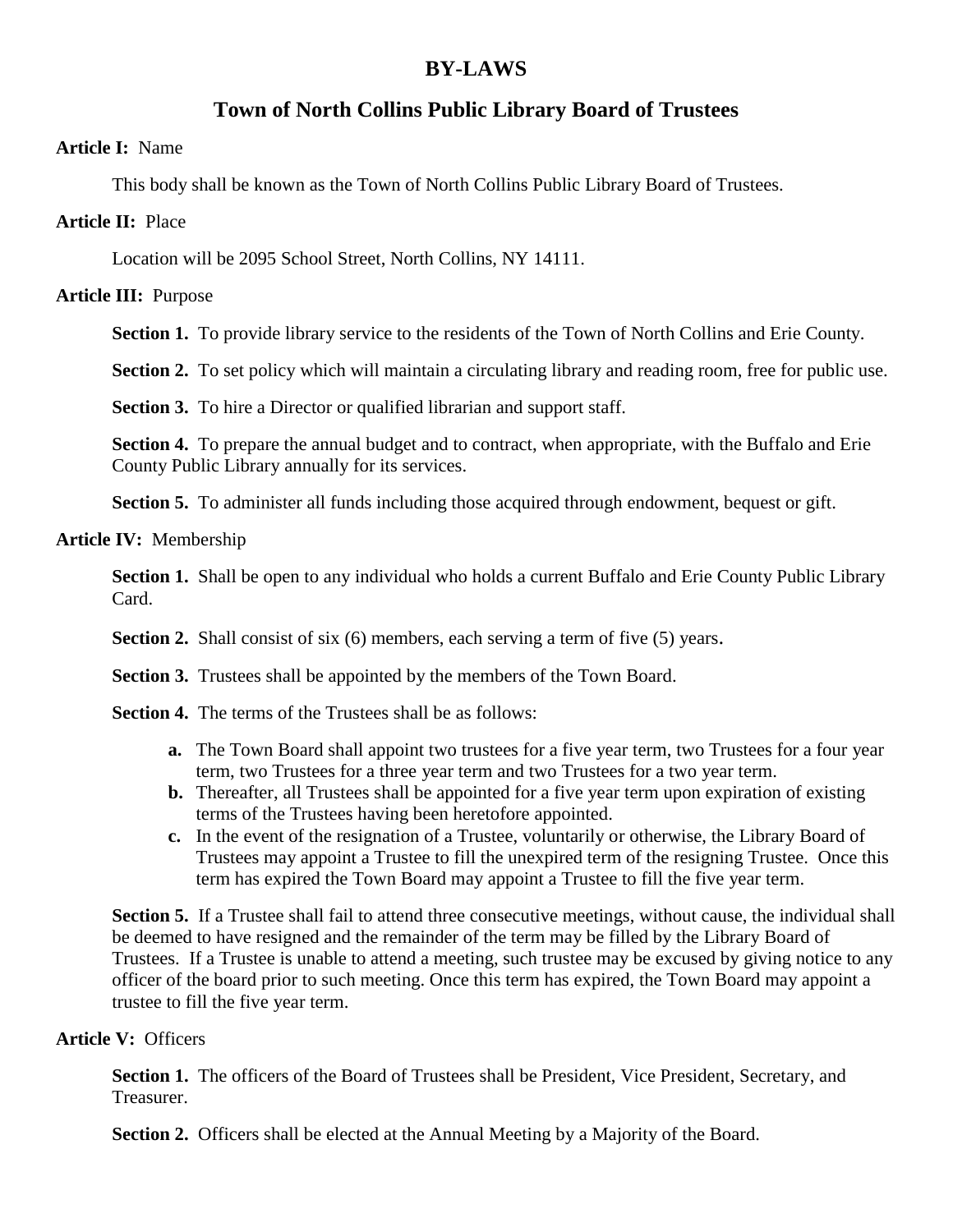**Section 3.** In the event of a vacancy in office, a special election shall be held at the next meeting of the Board of Trustees to fill the vacant office.

## Article VI: Duties of the Officers

**Section 1.** The President shall call, set the agenda, and preside over all meetings of the Trustees. This individual shall bring to the attention of the Trustees for action all matters necessary for the adequate and efficient conduct of the library. The President shall have the power to appoint the chairperson and members of all committees; and shall serve as an ex-officio member of all committees. The action of all committees shall be subject to the approval of the Board of Trustees. The President shall present the annual report during the first quarter of the year.

**Section 2.** The Vice President shall, in the absence of or at the direction of the President, conduct meetings and perform the duties of the President.

**Section 3.** The Secretary shall keep an accurate record of all correspondence and business transacted by the Board of Trustees and notify the Trustees of meetings and elections.

**Section 4.** The Treasurer shall keep an accurate record of all financial transactions of the Board of Trustees, including any and all transactions with respect to funds obtained pursuant to contract with the County of Erie, Board funds and any and all gifts and endowment funds.

## **Article VII:** Meetings

**Section 1.** Regular meetings shall be held at least four times a year. Meetings shall be open to the public except when individual personnel issues are being discussed.

**Section 2.** Special meetings of the Board of Trustees may be held at any time at the call of the President or Secretary or any three members of the Board provided that written or oral notice thereof be given to all Trustees at least forty-eight hours in advance of the special meeting.

**Section 3.** The annual meeting shall be held in January.

**Section 4.** A quorum at any meeting of the Board of Trustees shall consist of a majority of the members of the entire board.

**Section 5.** The order of business at all regular and annual meetings of the Board of Trustees shall be as follows:

- Roll Call
- Review of Minutes of Previous Meeting
- Treasurers Report
- Communications
- Report of Library Director
- Reports of Committees
- Unfinished Business
- New Business
- Nominations and Elections (if any)